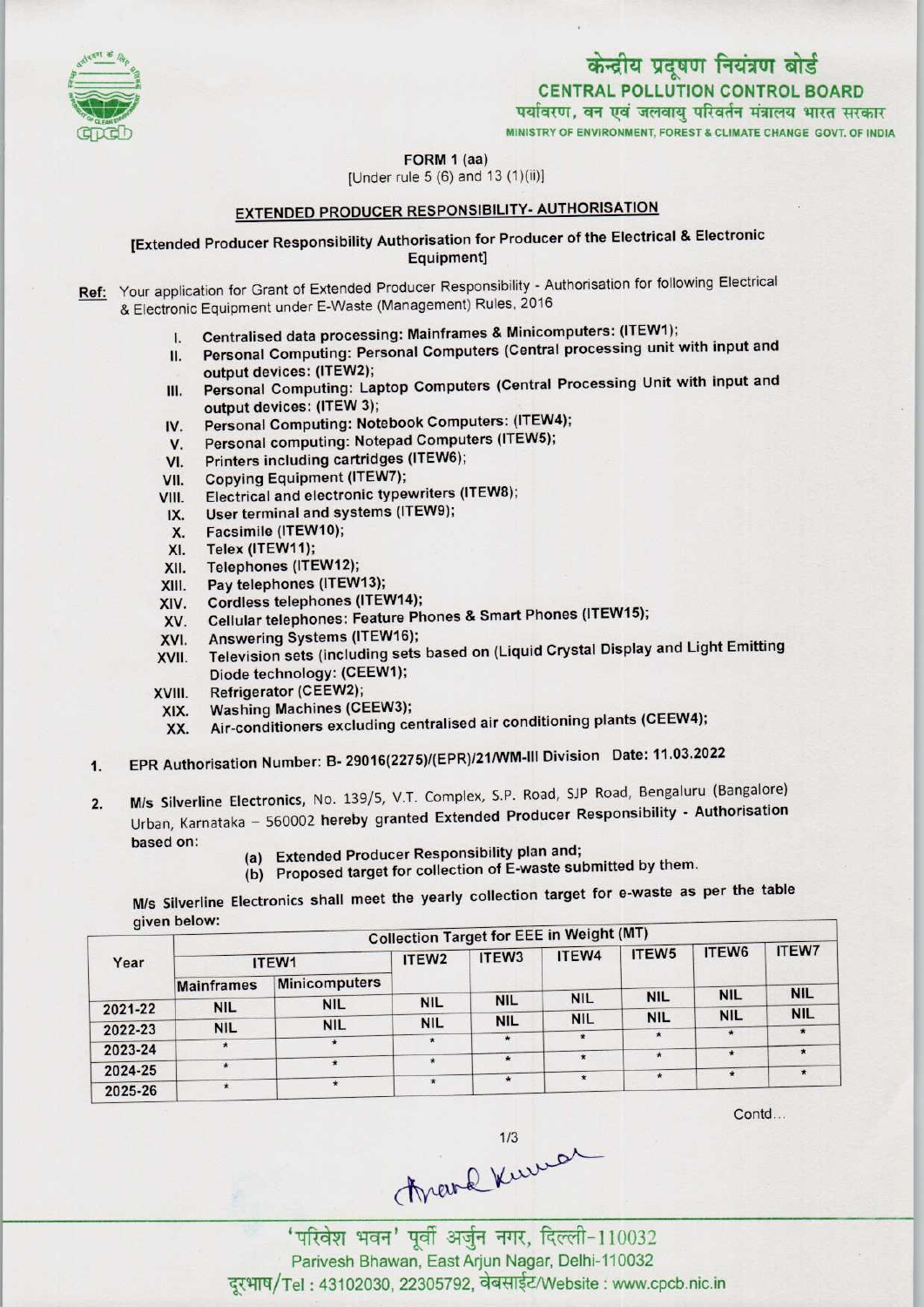

From pre page...

| Year    |            |            |            |            |            | <b>Collection Target for EEE in Weight (MT)</b> |            |                          |                               |
|---------|------------|------------|------------|------------|------------|-------------------------------------------------|------------|--------------------------|-------------------------------|
|         | ITEW8      | ITEW9      | ITEW10     | ITEW11     | ITEW12     | ITEW13                                          | ITEW14     | ITEW <sub>15</sub>       |                               |
|         |            |            |            |            |            |                                                 |            | Feature<br><b>Phones</b> | <b>Smart</b><br><b>Phones</b> |
| 2021-22 | <b>NIL</b> | <b>NIL</b> | <b>NIL</b> | <b>NIL</b> | <b>NIL</b> | <b>NIL</b>                                      | <b>NIL</b> | <b>NIL</b>               | <b>NIL</b>                    |
| 2022-23 | <b>NIL</b> | <b>NIL</b> | <b>NIL</b> | <b>NIL</b> | <b>NIL</b> | <b>NIL</b>                                      | <b>NIL</b> | <b>NIL</b>               | <b>NIL</b>                    |
| 2023-24 | $\star$    | $\star$    | $\star$    | $\star$    | $\star$    | $\star$                                         | $\star$    | $\star$                  | $\star$                       |
| 2024-25 | $\star$    | $\star$    | $\star$    | $\star$    | $\star$    | $\star$                                         | $\star$    | $\star$                  | $\star$                       |
| 2025-26 | $\star$    | $\star$    | $\star$    | $\star$    | $\star$    | $\star$                                         | $\star$    | $\star$                  | $\star$                       |

| Year    |            | <b>Collection Target for EEE in Weight (MT)</b> |                   |                   |            |  |  |  |
|---------|------------|-------------------------------------------------|-------------------|-------------------|------------|--|--|--|
|         | ITEW16     | CEEW1                                           | CEEW <sub>2</sub> | CEEW <sub>3</sub> | CEEW4      |  |  |  |
| 2021-22 | <b>NIL</b> | <b>NIL</b>                                      | <b>NIL</b>        | <b>NIL</b>        | <b>NIL</b> |  |  |  |
| 2022-23 | <b>NIL</b> | <b>NIL</b>                                      | <b>NIL</b>        | <b>NIL</b>        | <b>NIL</b> |  |  |  |
| 2023-24 | $\star$    | $\star$                                         | $\star$           |                   |            |  |  |  |
| 2024-25 |            |                                                 |                   |                   |            |  |  |  |
| 2025-26 |            | $\star$                                         | $\star$           |                   |            |  |  |  |

\*Collection target will be fixed after submission of sales data.

## The Authorisation shall be valid for a period of five (5) years from date of issue with following  $3.$ conditions:

- i. You shall strictly follow the approved Extended Producer Responsibility plan, a copy of which is enclosed herewith as Enclosure-I;
- ii. You shall ensure that collection mechanism or collection Centres are set up or designated as per the details given in the Extended Producer Responsibility plan and that shall be completed before the proposed dates if any in the EPR Plan {list of collection Centres and the toll free numbers for reverse logistics enclosed);
- iii. You shall ensure that all the collected e-waste is channelized to your PRO M/s Swach Enviro E-Waste India Pvt. Ltd. 3rd Floor, H N 13, BLK-PU, Pitampura, North West Delhi, Delhi, 110034 and records shall be maintained at recycler/dismantler and your end;
- iv. You shall maintain records, in Form-2 of these Rules, of e-waste and make such records available for scrutiny by Central Pollution Control Board;
- v. You shall file annual returns in Form-3 to the Central Pollution Control Board on or before 30th day of June following the financial year to which that returns relates.

## vi. General Terms & Conditions of the Authorisation:

- a. The authorisation shall comply with provisions of the Environment (Protection) Act, 1986 and the E-waste (Management) Rules,2016 made there under;
- b.The authorisation or its renewal shall be produced for inspection at the request of an officer authorised by the Central Pollution Control Board;
- C. Any change in the approved Extended Producer Responsibility plan should be informed to Central Pollution Control Board within 15 days on which decision shall be communicated by Central Pollution Control Board within sixty days;

Contd...

2/3<br>Anand Kuwa